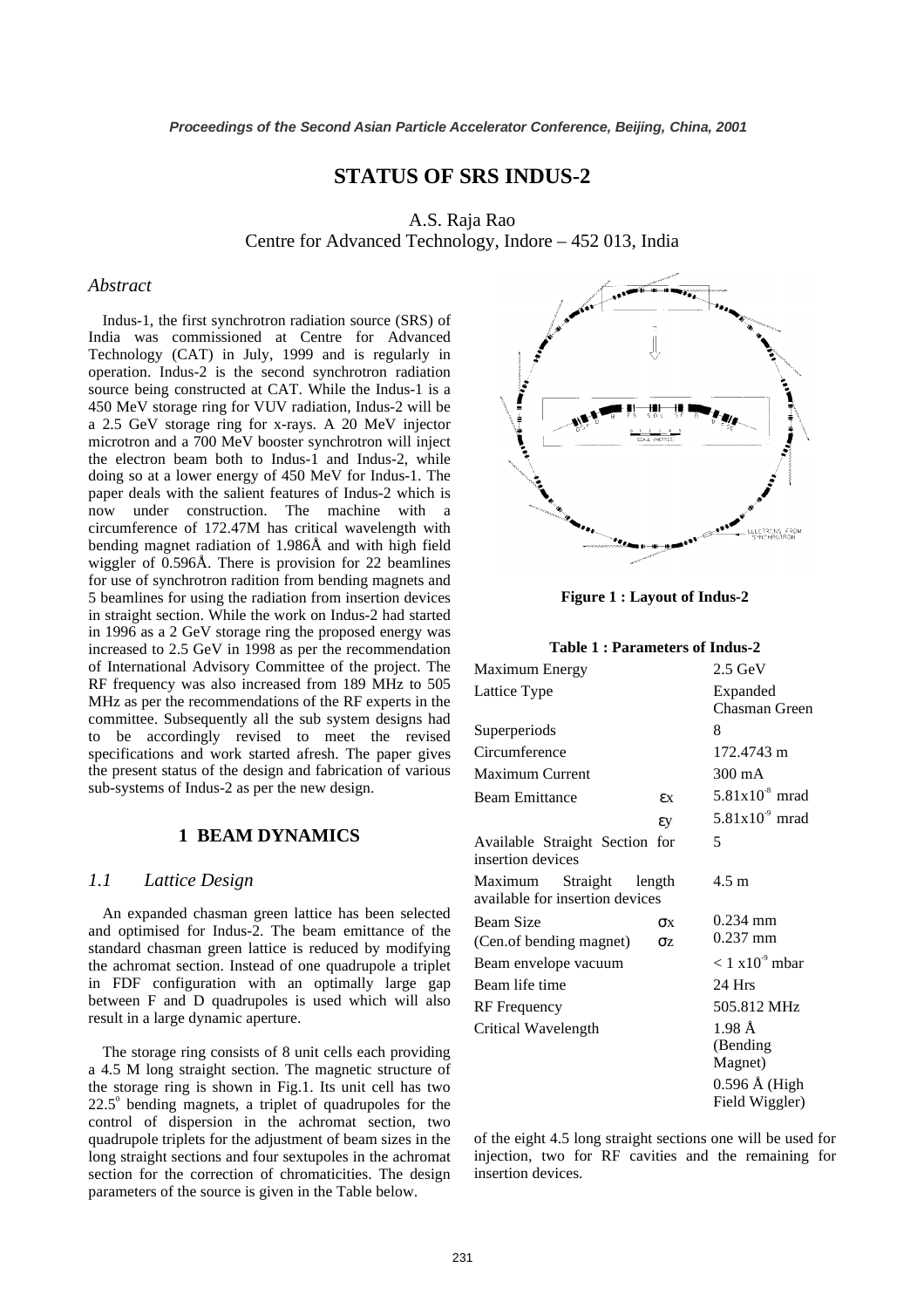#### *1.2 Injection into Indus-2*

A layout of the injector, booster and storage ring Indus-1 and Indus-2 is shown in Fig.2.



Figure 2 : Schematic Layout of Synchrotron Radiation Sources Indus-1 and Indus-2

A classical type microtron which provides 20 MeV electrons with a pulse current of 30mA, serves as an injector while a booster synchrotron designed to accelerate further the electron beam energy to 700 MeV with a beam current of 30mA. This beam is injected into the storage ring Indus-2 where the beam is further accelerated to 2.5 GeV. The microtron is fully operational while the booster synchrotron at present is working with a beam energy of 450 MeV and beam current of 11mA for injection into 450 MeV storage ring Indus-1. The beam energy will be raised to 700 MeV while injecting it to Indus-2.

The booster synchrotron will provide two bunches each around 1 ns long separated from each other by nearly 30 ns at a repetition rate of 1-2 Hz. After injecting several pulses at 700 MeV to accumulate 300mA, the beam will be accelerated to 2.5 GeV by slowly increasing the magnetic field of the bending magnets. The beam will be injected in the horizontal plane via two septum magnets by a multi-turn injection process in one of the 4.5m long straight sections by employing a compensated bump which will be produced by means of four kickers. The maximum kick angle produced by the kicker is 25 mrad which will produce an orbit bump of  $\approx 20$ mm. The amplitude of the coherent betatron oscillations after the injection will be nearly 13 mm in the injection section. The dynamic aperture available will be more than adequate to accommodate these oscillations. The coherent oscillations of the injected beam will get damped in a fraction of a second and therefore when a subsequent pulse is injected into ring the earlier one will be sufficiently damped and the process is continued till a beam current of 300mA is stored.

### *1.3 Beam life time*

At the peak energy, beam life of several hours is required for carrying out the experiments. The beam life time is mainly decided due to two processes. Columb scattering within the electron bunch (Touschek scattering) and scattering of electrons with the residual gas molecules. With the pressure in the vacuum chamber in which the beam circulates less than  $10<sup>9</sup>$  mbar the total beam life time is estimated to be around 24 hours which is adequate for all applications.

### **2 MAGNET SYSTEM**

The main dipole magnet maximum field is designed to be 1.5 Tesla. The 17 dipole magnets (including one reference magnet) are under construction from 50.8mm thick plates of low carbon steel highly homogenous iron supplied by M/s Cockreill Sambre, Belgium. This soft magnetic material was selected for the construction as it is a high purity iron with carbon 0.01%, Mn 0.3%, Si 0.1%, P 0.02% and S 0.02%. High saturation induction of this material will help in the linear response of these magnets. This material has also been used for magnets in LHC Project at CERN, Geneva. Magnetic properties of this material were carefully studied and the design calculations showed that this material is suitable for the application. These magnets will be ramped from 3 KG to 15 KG in a period of 300 seconds and will be constructed vertically arranging 5.8 mm thick plates and welding together. The plates will be insulated from each other which will minimise the field distortions due to eddy currents. The pole gap is 50 mm. The energising coils are oxygen free high conductivity copper (OFHC) square hollow conductors.

A total of 40 nos. of quadrupoles with a field strength of 16 T/m and 32 nos. of sextupoles with field strength of  $400$  T/m<sup>2</sup> and 16 harmonic sextupoles with a field strength of  $200$  T/m<sup>2</sup> will be used. The quadrupole magnets have aperture of 85 mm and their length varies from 300 mm to 500 mm comprising of five different lengths of magnets. The magnets are of laminated construction with the laminations stamped from CRNGO silicon steel of 0.50/0.65 mm thick, M-36/M-27 grade. An additional 32 quadrupoles which are located just before and after each dipole magnet are open type. These are constructed of 1.5mm thick soft iron similar in material composition to that of dipole magnets. The energising coils which are isolated and epoxy potted are of OFHC square hollow conductors. The sextupole magnet construction as well as its energising coils are similar to that of quadrupoles. In addition 42 nos. of combined function steering magnets, 8 vertical steering magnets, 16 horizontal steering magnets will be employed apart from steering coils on dipole magnets to correct the beam orbit.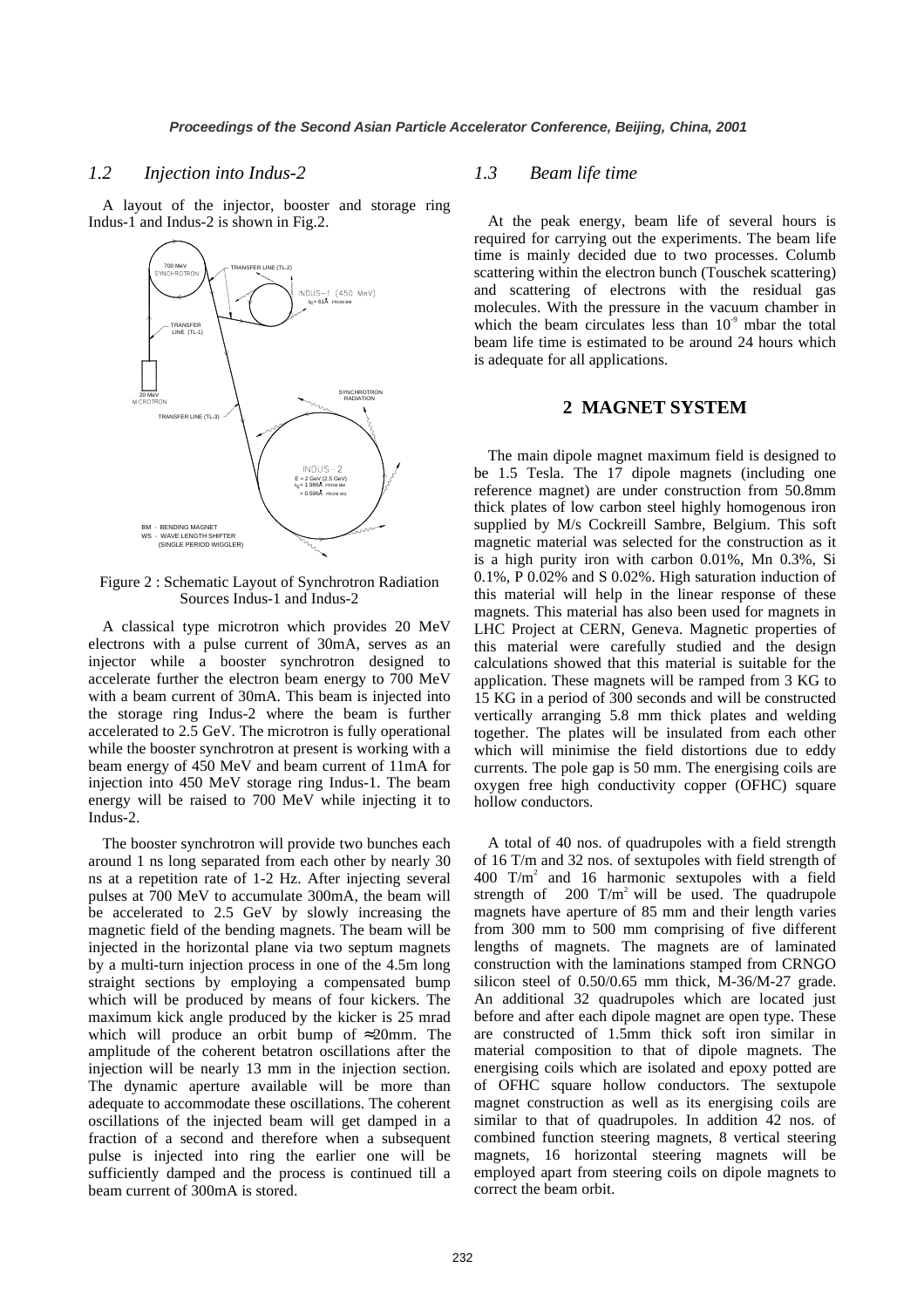Transfer line (TL-3) approximately of length 90 meters will transport the beam extracted from the 700 MeV booster synchrotron to Indus-2. Part of this transfer line (TL-2) is currently being used to transport the beam from booster synchrotron to Indus-1. The design of the transfer line will take into account the need to keep the beam size as small as possible with suitable optics and use of symmetrical magnetic structures in order to reduce the number of power supplies and provision of beam diagnostic elements and steering magnets. To bend the transfer line in order to reach the Indus-2 location as well as to have achromatic conditions in the line, the beam is bent with two  $8.5^\circ$  bending magnets. In all, transfer line from booster synchrotron to Indus-2 storage ring will have five bending magnets and 25 quadrupoles.

As mentioned earlier, injection into Indus-2 will be achieved by two septum magnets (a combination of a thick septum magnet and a thin septum magnet) as well as a set of four fast kicker magnets. While the septum magnets are located within the vacuum chamber of the storage ring, the bump magnets are located outside the ceramic portion of the ring vacuum chamber. The thin septum magnet will have a bending angle of  $2^{\circ}$  with a magnetic field strength of 0.50 T and current of 4500A. The thick septum magnet will have a bending angle of  $19^{\circ}$ with a field strength of 0.9T and current of 8500A. The thin and thick septum is made of copper bus. The coil will be insulated by ceramic coating by plasma spray. The core will be made of nickel iron lamination of 0.1mm thick.

Kickers which are pulsed ferrite magnets have a window frame structure and will be constructed by isoperm type Ni-Zn-Co ferrite blocks which has a pulse permeability of 1500. The maximum magnetic field is 2200 Gauss. Each of the four kicker magnets will produce 25 mrad kick. The design of the septum and kicker magnets have been completed and their fabrication is in progress. Special Ni-Zn-Co ferrites have been specially developed for use.

The core of the main dipole magnets of the storage ring are currently under fabrication at M/s Godrej, Mumbai. The energising coils have been fabricated at CAT. The fabrication for the quadrupole and sextupole magnets are also in progress at M/s Indo German Tool Room, Indore. The coils for these magnets are under fabrication at CAT. Septum and kicker magnets as well as all transfer line magnets are being built in house.

## **3 POWER SUPPLIES**

Both DC and pulsed power supplies are required for the various magnets. The DC power supplies are used to energise dipole, quadrupole and the steering magnets. Pulsed power supplies are required for septum and kicker magnets. All the 16 dipole magnets and a reference dipole magnet will be energised by a single power supply rated for maximum of 900V/840A. A group of quadrupole magnets and sextupole magnets are energised by separate power supplies. 26 power supplies of various capacities (87-783V/180A) are required for quadrupole magnets while 2 power supplies (300V/230A) are required for all sextupole magnets. All the power supplies have to be highly stable in respect of long term stability reproducibility ( $\pm$  5 x 10<sup>-5</sup>), ripple and noise ( $\pm$  1 x 10<sup>-4</sup>) and setting resolution ( $\pm$  5 x 10<sup>-5</sup>). DCCT's will be used as high precision current sensors for the dipole and all quadrupole magnet power supplies. All the steering coil power supplies are bipolar and are based on switched mode power supply design. All the components of dipole power supply have been received and will be assembled and tested at its actual location. The prototype of quadrupole and sextupole power supplies have been built and tested while the fabrication of all the power supplies are in progress.

## **4 RADIOFREQUENCY SYSTEM**

The radio frequency (RF) system is required to replenish the energy lost by the beam in the form of synchrotron radiation. The operating frequency of the RF system is 505.812 MHz. The total energy loss in the form of synchrotron radiation is 672 KeV and the total voltage to be developed across RF cavities is estimated to be 1.5 MV. This demands total 269 KW beam power at 300 mA beam current. Taking into consideration installation of insertion devices, cavity losses, transmission losses, etc. total beam power requirement from RF system will be about 322 KW. Four RF stations will be used to deliver this power to four RF cavities. Orders have been placed with Synchrotron Trieste, Italy for the supply of 4 RF Cavities. The fabrication is in progress and all the four cavities will be available by August, 2002. The cavities will be exited by 60 KW RF power source. The RF source is built around 60 KW multi cavity multi beam klystron tube. The klystrons and circulators are being procured from Russia and are ready undergoing testing. All related power supplies and RF components have been developed. Low level RF control system will be used to regulate amplitude, phase and frequency of cavity gap voltage.

## **5 UHV SYSTEM**

The 16 nos. of dipole vacuum chambers of ante chamber design, being fabricated from aluminium alloy 5083 H321, consisting of upper and lower halves machined separately and welded together after chemical cleaning. Two beam ports at  $5^{\circ}$  and  $10^{\circ}$  are provided in each dipole chamber. In addition, another port at  $0^{\circ}$  is also provided in five dipole chambers downstream of the five straight sections meant for insertion devices. All the dipole chambers have been machined using bridge type milling machine at Hindustan Aeronautics Limited, Nashik. Assembly welding and testing of first chamber is now in progress. Eleven dipoles will be utilised for extracting the synchrotron radiation. Straight section vacuum chambers will be constructed out of extruded